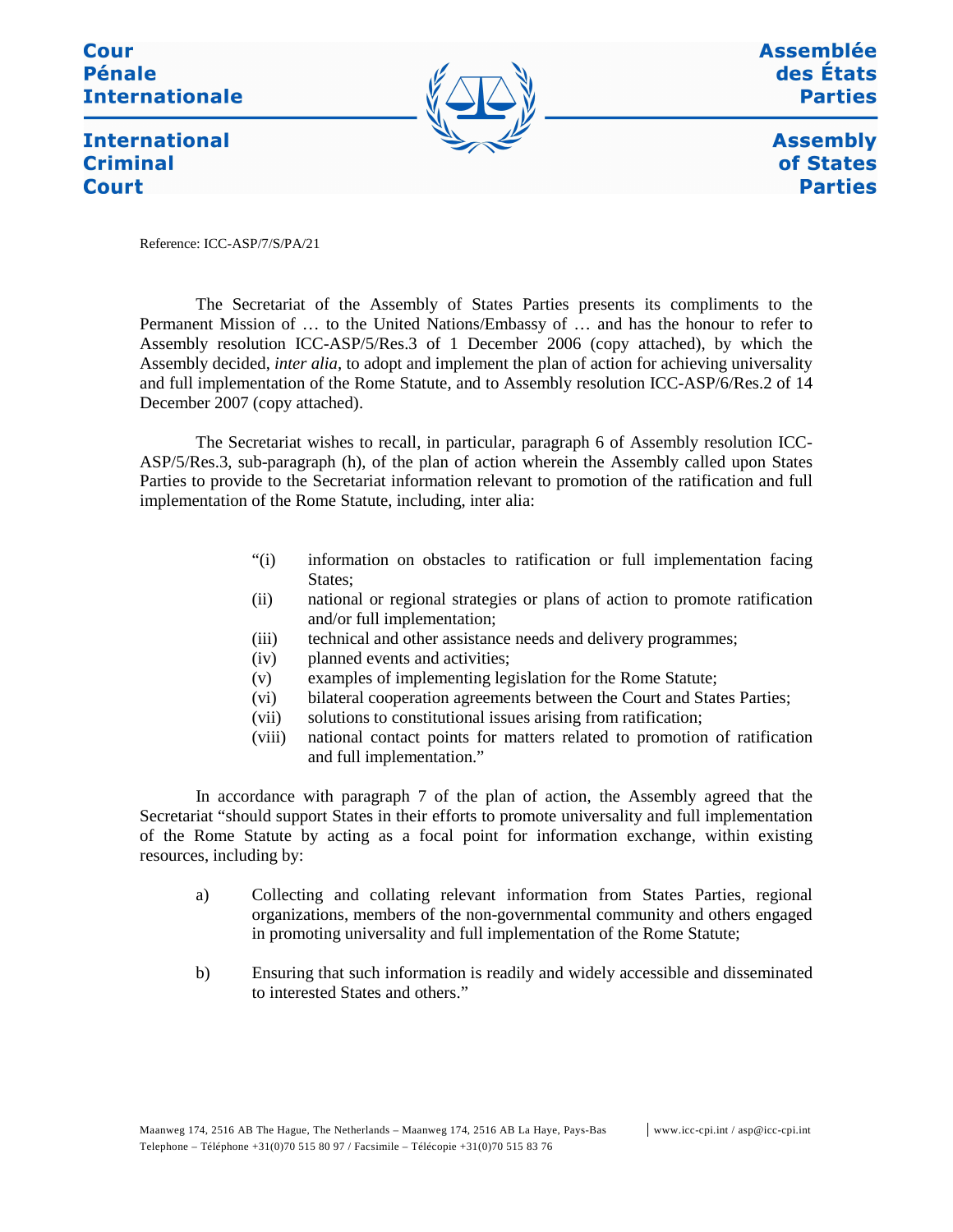The Secretariat therefore requests that States Parties convey, by 21 September 2008, information referred to in paragraph 6, sub-paragraph (h), of the plan of action and in recommendations 1 through 5 on the plan of action contained in annex I of Assembly resolution ICC-ASP/6/Res.2. The Secretariat wishes to note that information submitted will be made public, unless a specific indication is made to the parts of the submission which are to be considered confidential.

This information should be communicated through the diplomatic channel to the Secretariat of the Assembly of States Parties, Room C-0691, Maanweg 174, 2516 AB The Hague, The Netherlands (or via fax to +31 70 515 8376 or via e-mail to asp@asp.icc-cpi.int). If feasible, the Secretariat would appreciate receiving digital versions of the information.

The Hague, 15 April 2008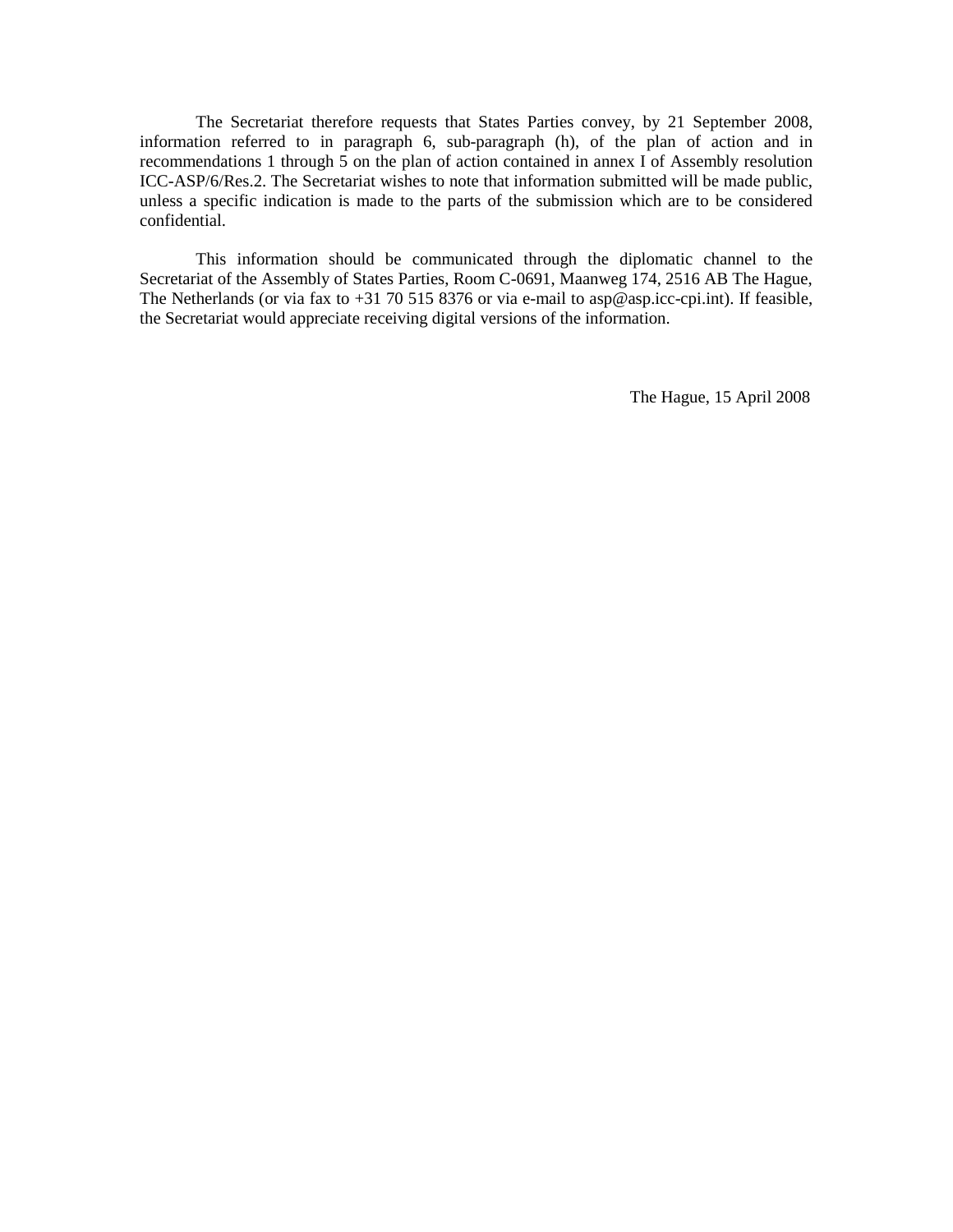## **Resolution ICC-ASP/5/Res.3**

*Adopted at the 7th plenary meeting on 1 December 2006, by consensus*  …

## **Annex I**

# **Plan of action of the Assembly of States Parties for achieving universality and full implementation of the Rome Statute of the International Criminal Court**

### **Objectives**

1. Universality of the Rome Statute of the International Criminal Court is imperative if we are to end impunity for the perpetrators of the most serious crimes of international concern, contribute to the prevention of such crimes, and guarantee lasting respect for and enforcement of international justice.

2. Full and effective implementation of the Rome Statute by all States Parties is equally vital to the achievement of these objectives.

### **States Parties**

3. States Parties have the primary responsibility for promoting the objectives set out in paragraphs 1 and 2 above. States should make full use of the political, financial and technical means at their disposal to continue and strengthen their efforts to achieve these objectives.

4. To this end, States Parties should proactively promote universality and full implementation, including through bilateral and regional relationships, such as by developing initiatives that focus on neighbouring States and on the regions, subregions or other groupings to which they belong, as well as on the particular obstacles faced by those States, regions, subregions or groupings.

5. In addition, States Parties should deepen their own commitment to the Court and to the Rome Statute so as to ensure a strong, effective and efficient institution and thereby encourage other States to join.

6. States Parties' efforts should include:

(a) Direct political and other contacts with relevant States, regional groups or regional organizations with the objective of fostering political will and support for ratification and full implementation of the Rome Statute;

(b) Where appropriate, efforts to seek an agenda item on the Court in any bilateral contacts, including at the highest levels, with non-States parties;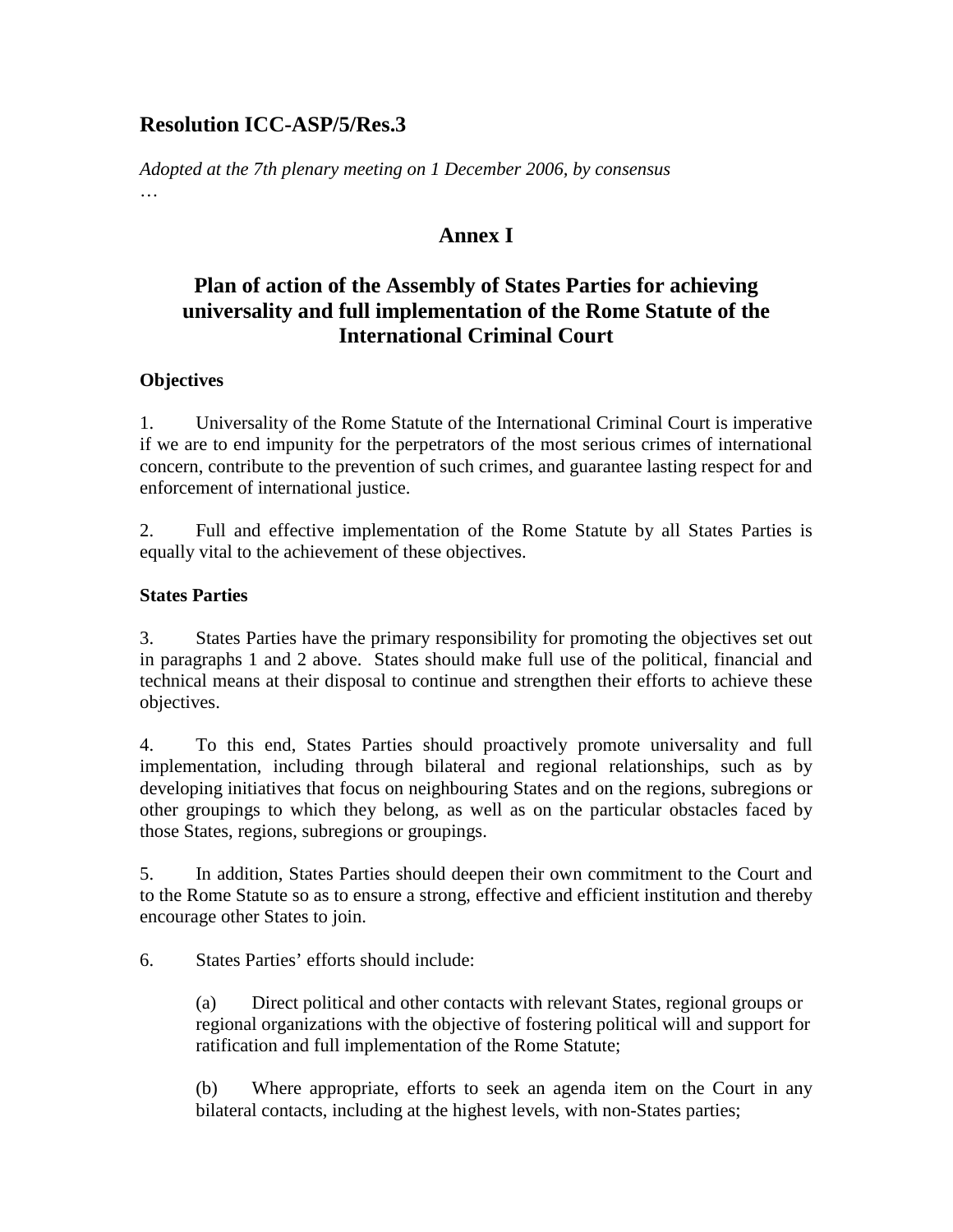(c) Ratification and full implementation of the Agreement on the Privileges and Immunities of the International Criminal Court and encouragement of its ratification and implementation by other States not yet parties to the Agreement;

(d) Providing technical or financial assistance to States wishing to become Parties to the Rome Statute as well as to States and other entities wishing to promote its universality;

(e) Convening and supporting seminars, conferences and other national, regional or international events aimed at promoting ratification and full implementation of, and support for, the Rome Statute;

(f) Wide dissemination of information about the Court and its role, including by giving consideration to inviting representatives of the Court or the Secretariat of the Assembly of States Parties to address national, regional and international events;

(g) Identification of a national contact point for matters related to promotion of the ratification and full implementation of the Rome Statute;

(h) Providing to the Secretariat of the Assembly of States Parties ("the Secretariat") information relevant to promotion of the ratification and full implementation of the Rome Statute, including, inter alia:

- (i) Information on obstacles to ratification or full implementation facing States;
- (ii) National or regional strategies or plans of action to promote ratification and/or full implementation;
- (iii) Technical and other assistance needs and delivery programmes;
- (iv) Planned events and activities;
- (v) Examples of implementing legislation for the Rome Statute;
- (vi) Bilateral cooperation agreements between the Court and States Parties;
- (vii) Solutions to constitutional issues arising from ratification;
- (viii) National contact points for matters related to promotion of ratification and full implementation.

(i) Full and effective implementation of the Rome Statute, including the duty to cooperate fully with the Court. To this end, any State facing difficulties with ensuring full implementation should identify its assistance needs promptly with a view to obtaining appropriate technical and/or financial assistance;

(j) Active participation in and support for the meetings and activities of the Assembly of States Parties and its subsidiary bodies, in order to, inter alia, promote attendance at Assembly meetings by other States Parties and those not yet parties.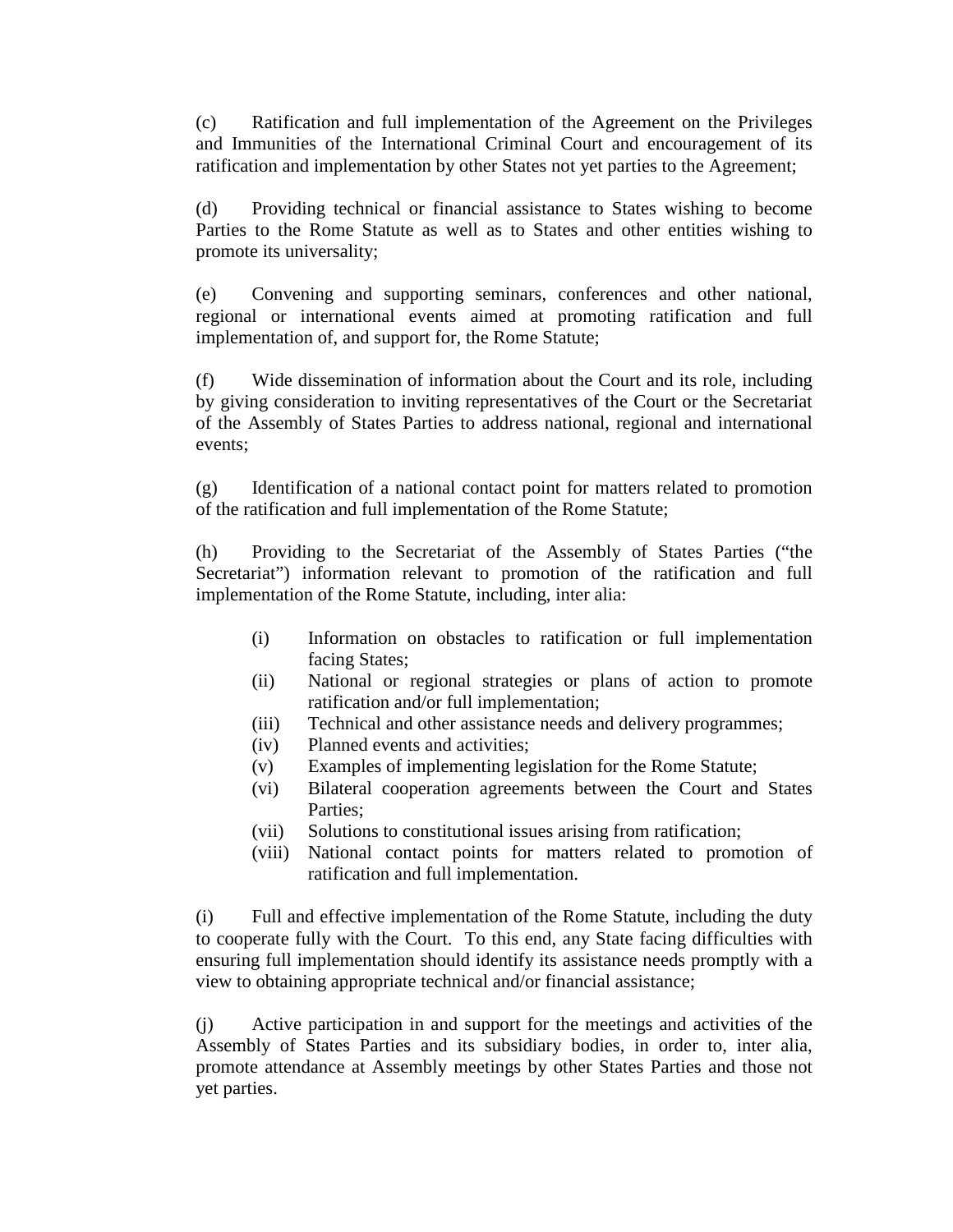#### **Secretariat of the Assembly of States Parties**

7. The Secretariat should support States in their efforts to promote universality and full implementation of the Rome Statute by acting as a focal point for information exchange, within existing resources, including by:

(a) Collecting and collating relevant information from States Parties, regional organizations, members of the non-governmental community and others engaged in promoting universality and full implementation of the Rome Statute;

(b) Ensuring that such information is readily and widely accessible and disseminated to interested States and others.

#### **Assembly of States Parties**

8. The Assembly, through its Bureau, should keep this plan of action under review, including by monitoring the status of ratifications of the Rome Statute, developments in the field of implementing legislation, and the range of obstacles to ratification and full implementation faced by States.